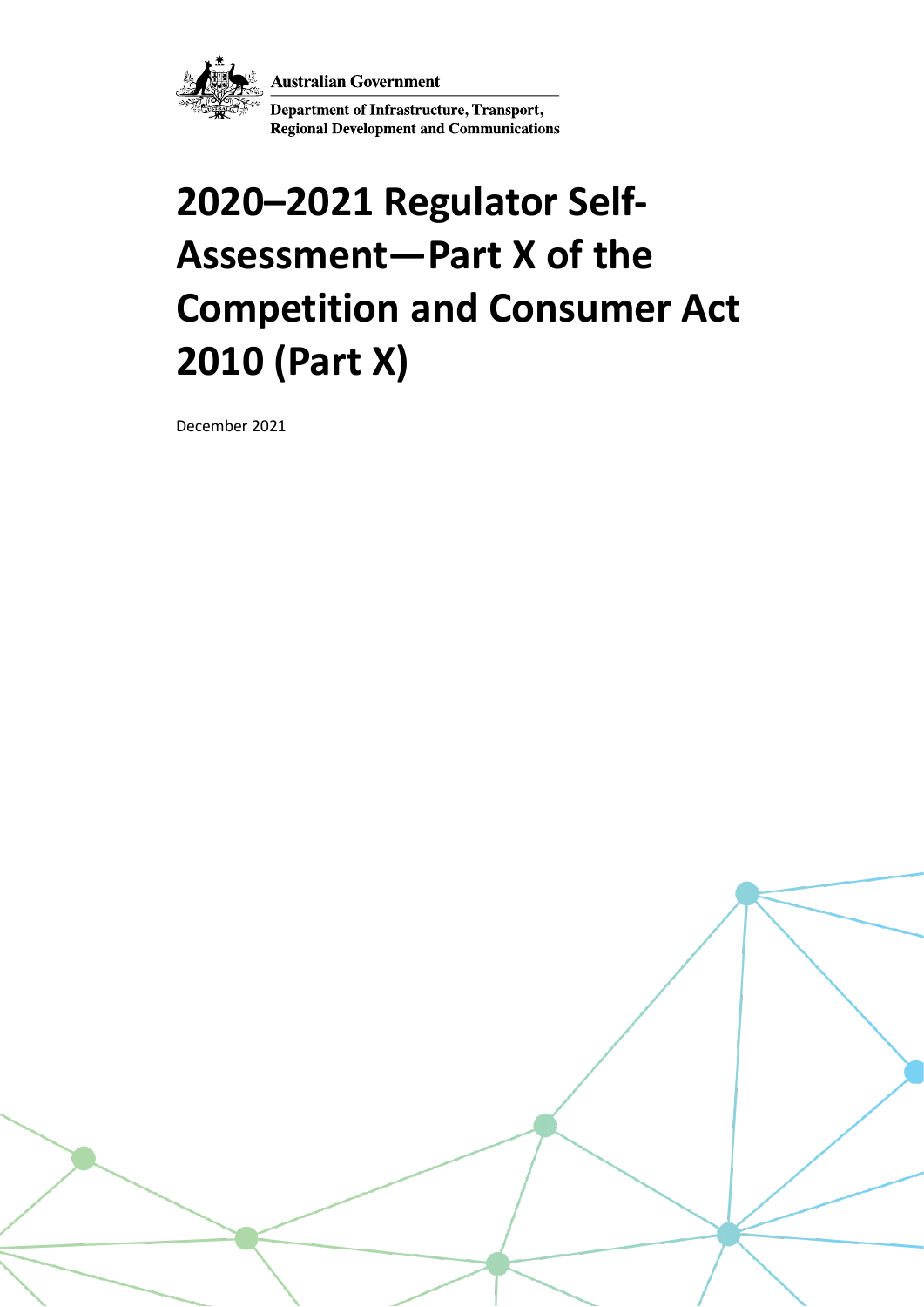© Commonwealth of Australia 2021 December 2021 / INFRASTRUCTURE

### **Ownership of intellectual property rights in this publication**

Unless otherwise noted, copyright (and any other intellectual property rights, if any) in this publication is owned by the Commonwealth of Australia (referred to below as the Commonwealth).

#### **Disclaimer**

The material contained in this publication is made available on the understanding that the Commonwealth is not providing professional advice, and that users exercise their own skill and care with respect to its use, and seek independent advice if necessary.

The Commonwealth makes no representations or warranties as to the contents or accuracy of the information contained in this publication. To the extent permitted by law, the Commonwealth disclaims liability to any person or organisation in respect of anything done, or omitted to be done, in reliance upon information contained in this publication.

### **Creative Commons licence**

With the exception of (a) the Coat of Arms; (b) the Department of Infrastructure, Transport, Regional Development and Communications photos and graphics; and (c) [OTHER], copyright in this publication is licensed under a Creative Commons Attribution 4.0 Australia Licence.

Creative Commons Attribution 4.0 Australia Licence is a standard form licence agreement that allows you to copy, communicate and adapt this publication provided that you attribute the work to the Commonwealth and abide by the other licence terms.

Further information on the licence terms is available from [https://creativecommons.org/licenses/by/4.0/.](https://creativecommons.org/licenses/by/4.0/)

This publication should be attributed in the following way: © Commonwealth of Australia 2021.

### **Use of the Coat of Arms**

The Department of the Prime Minister and Cabinet sets the terms under which the Coat of Arms is used. Please refer to the Commonwealth Coat of Arms - Information and Guidelines publication available a[t http://www.pmc.gov.au.](http://www.pmc.gov.au/)

#### **Contact us**

This publication is available in hard copy or PDF format. All other rights are reserved, including in relation to any departmental logos or trade marks which may exist. For enquiries regarding the licence and any use of this publication, please contact:

Director—Creative Services Communication Branch Department of Infrastructure, Transport, Regional Development and Communications GPO Box 594 Canberra ACT 2601 Australia

Email: [publishing@infrastructure.gov.au](mailto:publishing@infrastructure.gov.au) Website: [www.infrastructure.gov.au](http://www.infrastructure.gov.au/)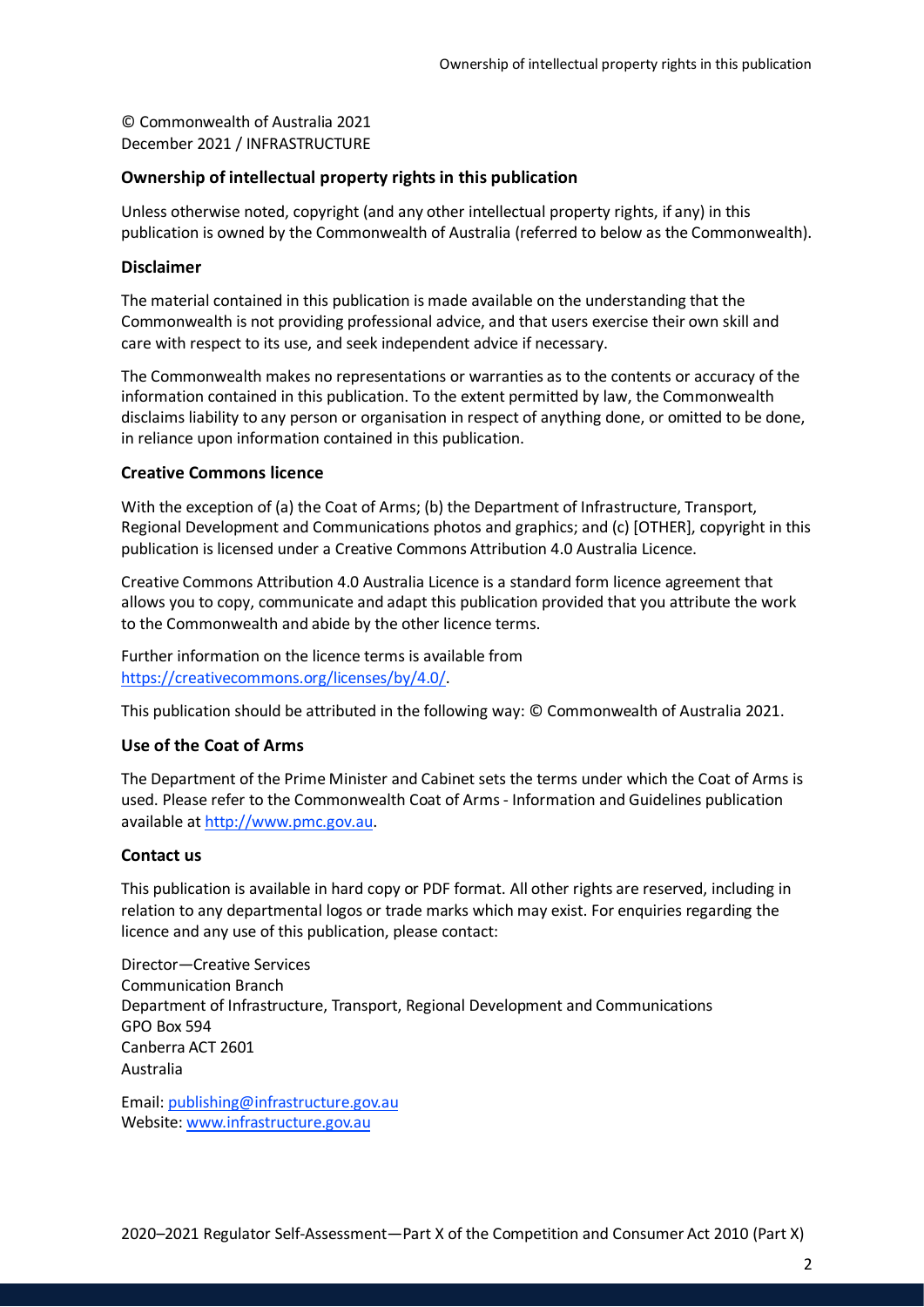### **Table of contents**

| <b>Introduction</b>                                                                                                           | 4  |
|-------------------------------------------------------------------------------------------------------------------------------|----|
| About this self-assessment                                                                                                    | 4  |
| About the Regulator                                                                                                           | 4  |
| <b>Key Performance Indicators</b>                                                                                             | 5  |
| Key Performance Indicator 1 - Regulator does not unnecessarily impede the efficient operation of<br>regulated entities.       | 5  |
| Key Performance Indicator 2 – Communication with regulated entities is clear, targeted and<br>effective.                      | 6  |
| Key Performance Indicator 3 – Actions undertaken by the regulator are proportionate to the<br>regulatory risk being managed.  | 8  |
| Key Performance Indicator 4 – Compliance and monitoring approaches are streamlined and<br>coordinated.                        | 9  |
| Key Performance Indicator 5 – Regulator is open and transparent in its dealings with regulated<br>entities.                   | 10 |
| Key Performance Indicator $6$ – The regulator actively contributes to the continuous improvement of<br>regulatory frameworks. | 12 |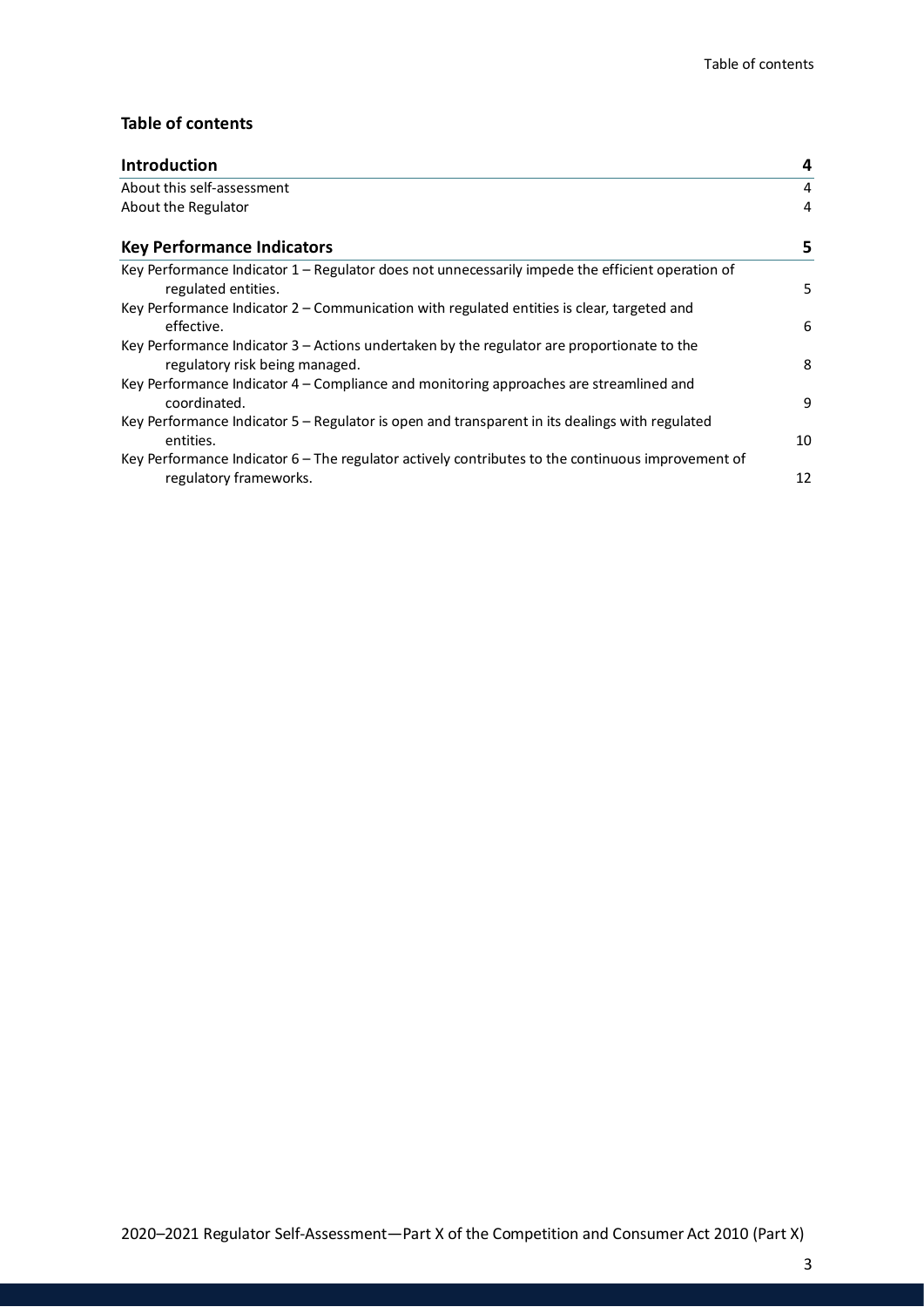# <span id="page-3-0"></span>Introduction

### <span id="page-3-1"></span>About this self-assessment

The Australian Government has committed to reducing the cost of unnecessary or inefficient regulation imposed on individuals, business and community organisations. The Regulator Performance Framework (the Framework) supports Australian Government regulators to measure and improve their performance, particularly in adopting consistent, risk-based approaches to administered regulation. 2021 will be the final year of the Regulator Performance Framework. Measuring regulatory performance will be included in regulators business plans going forward. The Framework consists of six outcomes-based key performance indicators (KPIs) aimed at reducing regulatory burden, communications, risk-based and proportionate approaches, efficient and coordinated monitoring, transparency, and continuous improvement.

The Part X regulator has developed a set of tailored KPIs as part of the Framework. Following consultation with key stakeholders these KPIs were published on the Department's website at [Deregulation.](https://www.infrastructure.gov.au/department/deregulation/)

The Framework requires regulators to publish an annual self-assessment of their performance against the agreed KPIs and to have these self-assessments validated by external stakeholders. This document has been produced to meet these requirements for the 2020–2021 reporting period.

### <span id="page-3-2"></span>About the Regulator

The Department of Infrastructure, Transport, Regional Development and Communications (the Department) regulates Part X of the Competition and Consumer Act 2010 (CCA). The Department is responsible for assessing applications and registering conference agreements which allow international liner shipping companies to engage in certain anti competitive behaviour when shipping non-bulk or container cargo either to or from Australia.

The Department's role is limited to ensuring:

- applicants comply with legislative requirements for submitting information to register a conference agreement;
- applicants follow the legislated registration process; and
- decisions to register conference agreements are made in accordance with the CCA.

On 1 July 2021, the Department sent out a survey to 17 stakeholders identified as having made an application, registered an agent or required information on Part X during the 2020–2021 reporting period. The Department received responses from two stakeholders. The responses to the survey have assisted the Department in identifying areas for future improvement.

In performing this self-assessment, evidence used includes information made available on the Department's website. The Department also used information provided as a result of the Tasmanian and Shipping Programs Section's interactions with stakeholders.

Overall, the Department is performing well against the KPIs with positive stakeholder feedback.

The key areas identified for improvement were simplifying the process of registering a conference agreement and creating an online process for applying for the registration of a conference agreement.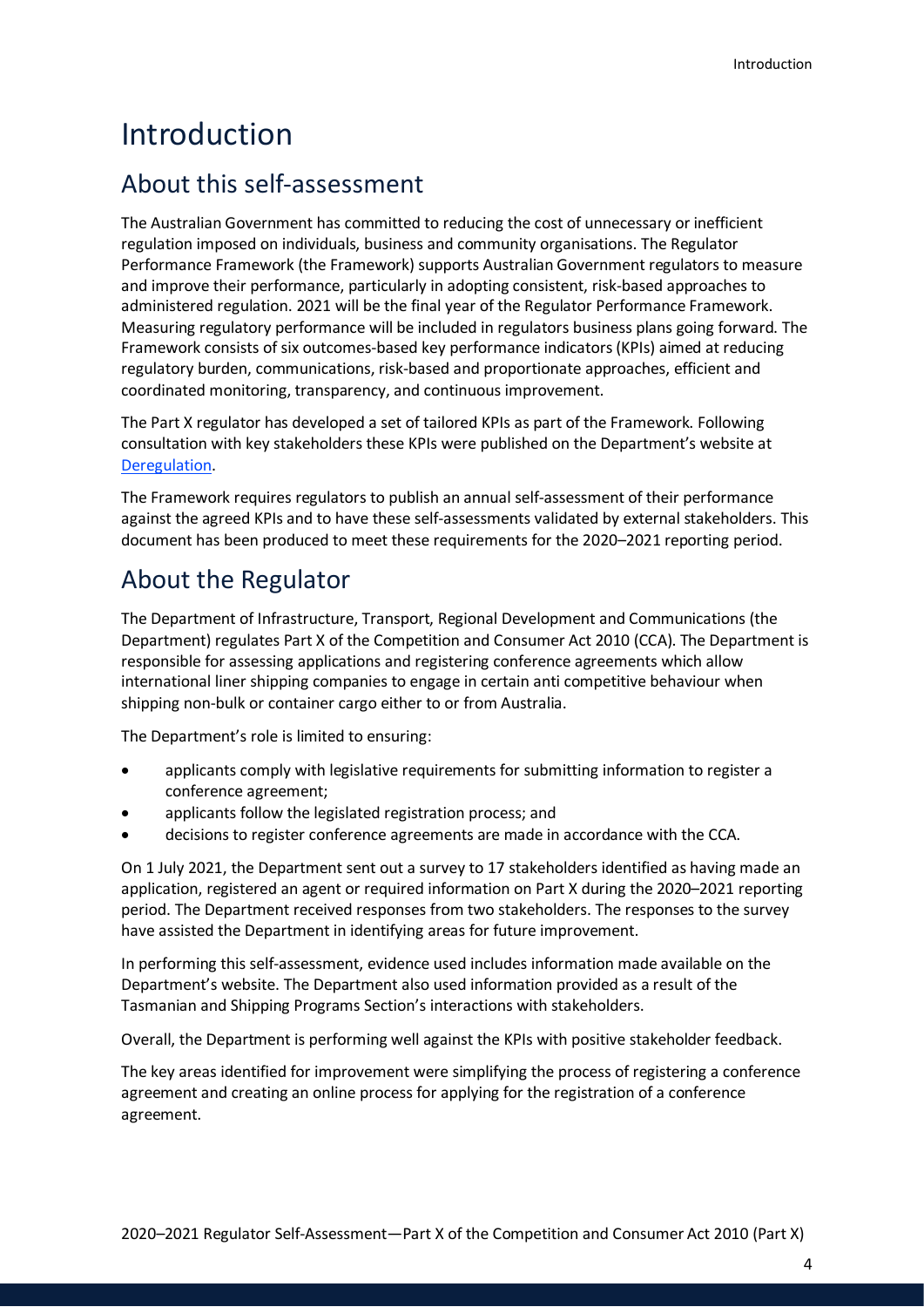# Key Performance Indicators

# Key Performance Indicator 1 – Regulator does not unnecessarily impede the efficient operation of regulated entities.

<span id="page-4-1"></span><span id="page-4-0"></span>

| <b>Measure</b>                                                                                                                                                                                           | <b>Evidence</b>                                                                                                                                                                                                                                                                                                                 | 2020-2021 Results                                                                                                                                                                                                                                                                                                                                                                                                                                                                                                                                                                                                    |
|----------------------------------------------------------------------------------------------------------------------------------------------------------------------------------------------------------|---------------------------------------------------------------------------------------------------------------------------------------------------------------------------------------------------------------------------------------------------------------------------------------------------------------------------------|----------------------------------------------------------------------------------------------------------------------------------------------------------------------------------------------------------------------------------------------------------------------------------------------------------------------------------------------------------------------------------------------------------------------------------------------------------------------------------------------------------------------------------------------------------------------------------------------------------------------|
| Applications for provisional and final<br>registration of conference agreements and<br>registration of agents are considered in a timely<br>manner and in accordance with the statutory<br>requirements. | Percentage of applications for conference<br>agreements processed within statutory<br>timeframe.<br>The following data is extracted from the<br>Register of Liner shipping:<br>12 applications for provisional registration<br>received in the period; and<br>12 applications for final registration<br>received in the period. | <b>Achieved</b><br>In accordance with Sections 10.28 (provisional registration) and<br>10.33 (final registration) of the Competition and Consumer Act<br>2010 (the CCA), all applications received during the reporting<br>period were registered within a 14-day period. The average<br>processing time was approximately 11 days, as evidenced in the<br>Register of Liner Shipping database. As part of the 2020 2021<br>stakeholder survey, both respondents indicated their<br>applications to register conference agreements were processed<br>within the statutory timeframe of 14 days.                      |
| Maintain an understanding of the operating<br>environment of the industry or organisation, or<br>the circumstances of individuals and the current<br>and emerging issues that affect the sector.         | Informal feedback from applicants via phone,<br>email and face to face meetings.<br>Annual stakeholder survey undertaken and<br>any key issues identified and changes<br>reported back to stakeholders.                                                                                                                         | <b>Achieved</b><br>Through regular media monitoring, including peak industry body<br>websites, newsletters and communication with stakeholders, the<br>Department continues to remain up to date on issues affecting<br>the industry. Regular communication between authorised<br>officers of the Department and stakeholders is undertaken to<br>address any issues as they arise.<br>The respondents to the survey indicated they contact the<br>Department either monthly or quarterly. All survey respondents<br>indicated the Department responds quickly and provides the<br>information needed by applicants. |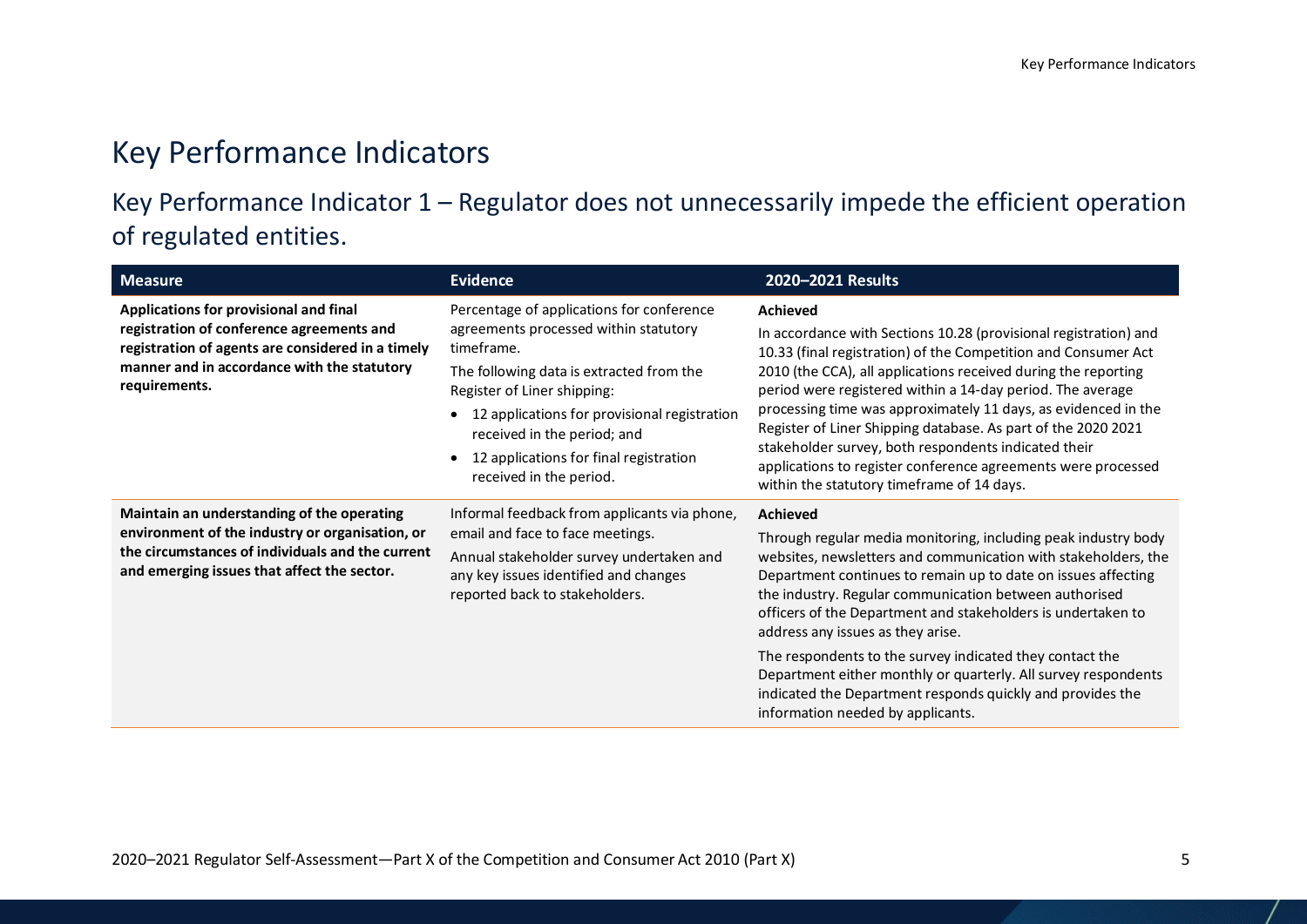# Key Performance Indicator 2 – Communication with regulated entities is clear, targeted and effective.

<span id="page-5-0"></span>

| <b>Measure</b>                                                                                                                              | <b>Evidence</b>                                                                                                                                                           | 2020-2021 Results                                                                                                                                                                                                                                                                                                                                                                                  |
|---------------------------------------------------------------------------------------------------------------------------------------------|---------------------------------------------------------------------------------------------------------------------------------------------------------------------------|----------------------------------------------------------------------------------------------------------------------------------------------------------------------------------------------------------------------------------------------------------------------------------------------------------------------------------------------------------------------------------------------------|
| Guidance and information provided that is up to<br>date, clear, accessible and concise through<br>media appropriate to the target audience. | Information on the registration process under<br>Part X of the Competition and Consumer Act<br>2010 is clear and easy to find on the<br>Department's website.             | <b>Achieved</b><br>The Department's website is reviewed regularly and updated as<br>required including changes to contact details or the appointment<br>of a new Registrar. In the 2020-2021 stakeholder survey, both<br>respondents indicated they could easily find the information<br>they were looking for on the Department's website.                                                        |
|                                                                                                                                             | Feedback on the effectiveness of the<br>Department's communication with<br>stakeholders is sought and responded to,<br>including through an annual stakeholder<br>survey. | In the 2020-2021 stakeholder survey, both respondents agreed<br>that the Department responded to questions quickly and<br>provided the required information. Both respondent also agreed<br>that the Department clearly explains the reasons for its decisions<br>on their applications to register conference agreements.                                                                         |
|                                                                                                                                             | Published information complies with the<br>government's accessibility standards.                                                                                          | The Department's website is reviewed regularly and updated as<br>required including changes to contact details or the appointment<br>of a new Registrar. It is also available on the Australian<br>Government Online Directory last updated on 21 September<br>2020. The Registrars' contact email address<br>(PartX@infrastructure.gov.au) and phone number have not<br>changed during 2020-2021. |
|                                                                                                                                             | Information on review processes and making<br>a compliment/complaint available for<br>applicants and published on the<br>Department's website.                            | The Registrar of Liner Shipping's contact details are publicly<br>available on the website. There is also the 'Review of Decisions<br>by the Registrar' section on the website. One respondent<br>indicated awareness of how to have a decision reviewed and one<br>was neutral. There were no requests to review decisions under<br>Part X during the 2020-2021 reporting period.                 |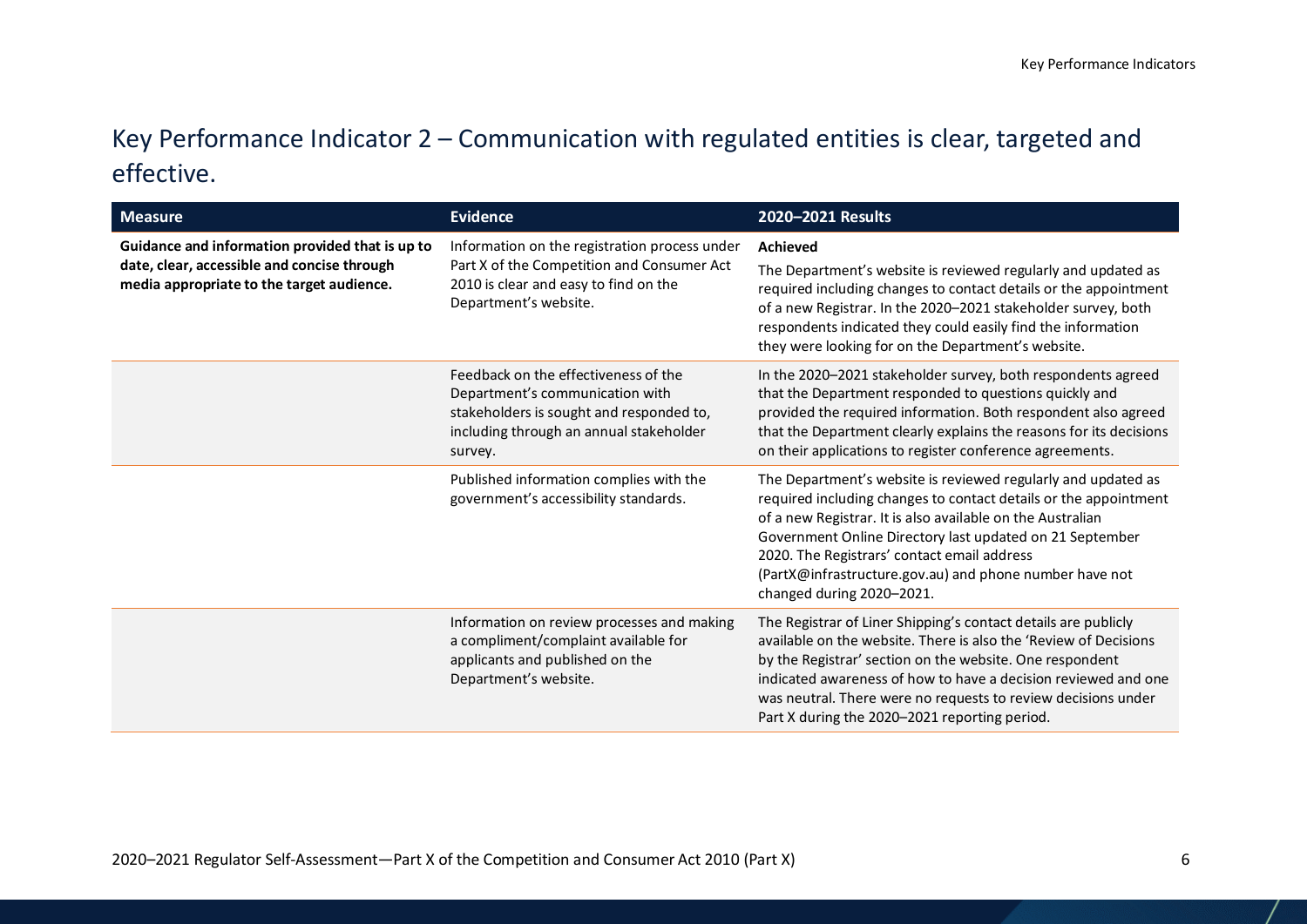| <b>Measure</b>                                             | <b>Evidence</b>                                                                                                                                                      | 2020-2021 Results                                                                                                                                                                                                                                                                                                                                                                                                                                                                                                 |
|------------------------------------------------------------|----------------------------------------------------------------------------------------------------------------------------------------------------------------------|-------------------------------------------------------------------------------------------------------------------------------------------------------------------------------------------------------------------------------------------------------------------------------------------------------------------------------------------------------------------------------------------------------------------------------------------------------------------------------------------------------------------|
| Advice is consistent and supports predictable<br>outcomes. | Internal guidance material (guidelines and<br>checklists) is made available to staff to ensure<br>that decisions take into account precedence<br>and are consistent. | <b>Achieved</b><br>Internal guidance material and a peer review process is used to<br>achieve consistency in assessing applications. The administrators<br>of Part X undertake a review of the guidance material annually<br>with a view to refining and updating the information. The<br>guidance material was last reviewed in November 2020.                                                                                                                                                                   |
|                                                            | Feedback from stakeholders, including<br>through the annual stakeholder survey,<br>indicates that the decision process is<br>perceived to be predictable.            | In the 2020-2021 stakeholder survey, all respondents indicated<br>that when they submit an application to register a conference<br>agreement, they usually get the outcome they are expecting or if<br>not an explanation is provided by the Department.<br>One respondent agreed they are contacted by the Department<br>about changes that are made to the rules, policies or process for<br>registering a conference agreement. The other applicant<br>indicated that the question was not applicable to them. |
|                                                            | Application flowcharts and instructions will be<br>updated within 15 days of any major process<br>change.                                                            | There have been no changes to rules, policies or processes for<br>registering a conference agreement during the 2020-21<br>reporting period.<br>The Department will continue to inform stakeholders when<br>process changes are made through email and website updates.                                                                                                                                                                                                                                           |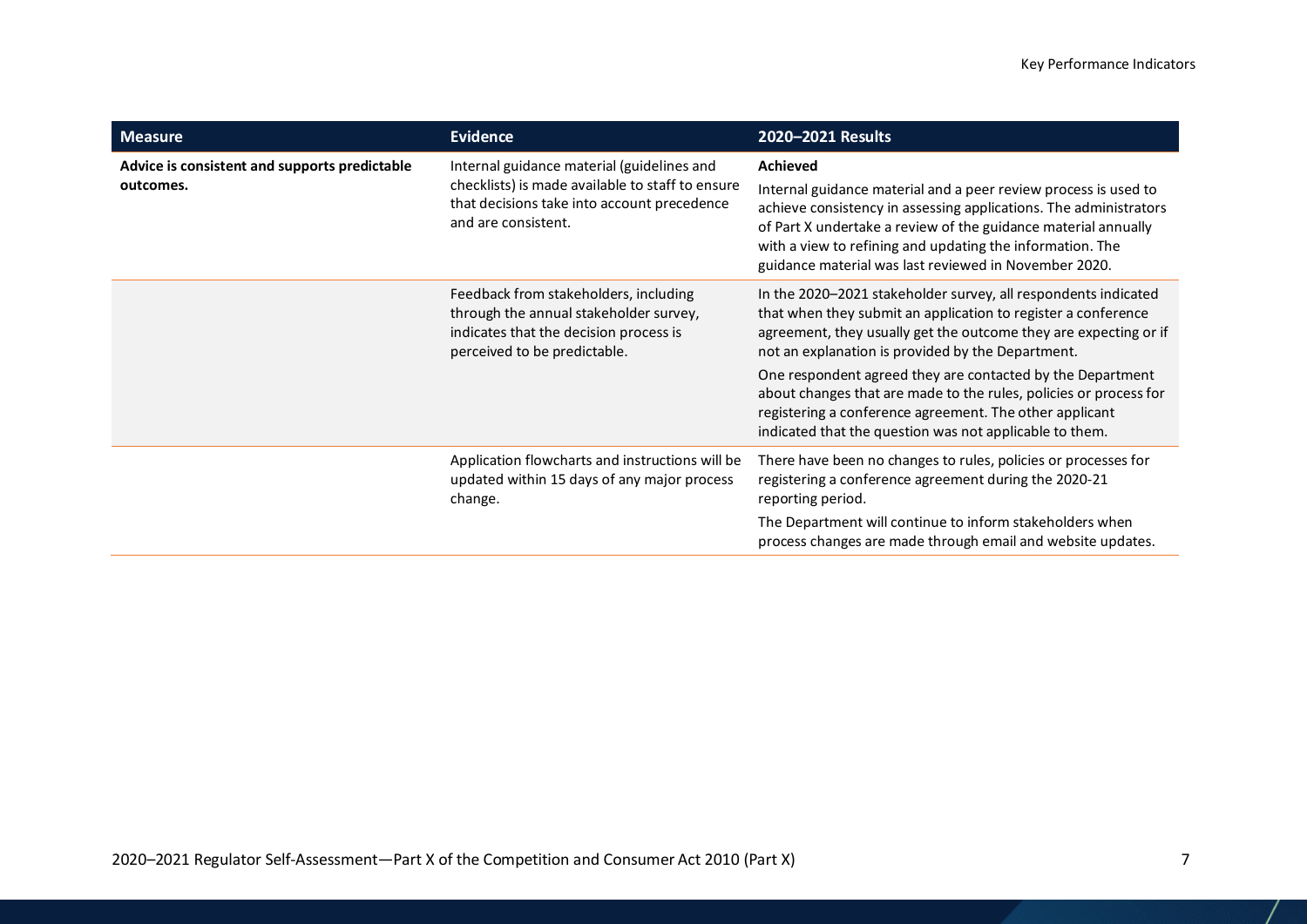# Key Performance Indicator 3 – Actions undertaken by the regulator are proportionate to the regulatory risk being managed.

<span id="page-7-0"></span>

| <b>Measure</b>                                                                                                                         | <b>Evidence</b>                                                                                 | 2020-2021 Results                                                                                                                                                                                                                                                                                                                                                                                                                                                                                                                                                                                          |
|----------------------------------------------------------------------------------------------------------------------------------------|-------------------------------------------------------------------------------------------------|------------------------------------------------------------------------------------------------------------------------------------------------------------------------------------------------------------------------------------------------------------------------------------------------------------------------------------------------------------------------------------------------------------------------------------------------------------------------------------------------------------------------------------------------------------------------------------------------------------|
| Application of a risk-based, proportionate<br>approach to compliance obligations,<br>engagement and regulatory enforcement<br>actions. | Compliance policy reflects risk-based,<br>proportionate and voluntary compliance<br>principles. | <b>Achieved</b><br>All applications are assessed carefully to ensure compliance with<br>the legislation. Any non-compliance is brought to the applicant's<br>attention immediately, for example, the statutory declaration<br>requirement under Australian law. To achieve consistency in<br>assessing applications an assessment guideline document is used<br>to assess and determine an application's compliance with the<br>legislation. The assessment guideline document is reviewed<br>regularly to ensure currency and accuracy. The last review of the<br>guidance material was in November 2020. |
|                                                                                                                                        |                                                                                                 | As part of the 2020-2021 stakeholder survey, one respondent<br>agreed, and one disagreed, that the amount of paperwork<br>required to apply for the registration of conference agreements<br>was appropriate. The Part X application forms have been<br>developed to reduce the administrative burden on applicants. It<br>should be noted that many of the requirements of the<br>application forms and the supporting documentation are<br>legislative requirements.                                                                                                                                     |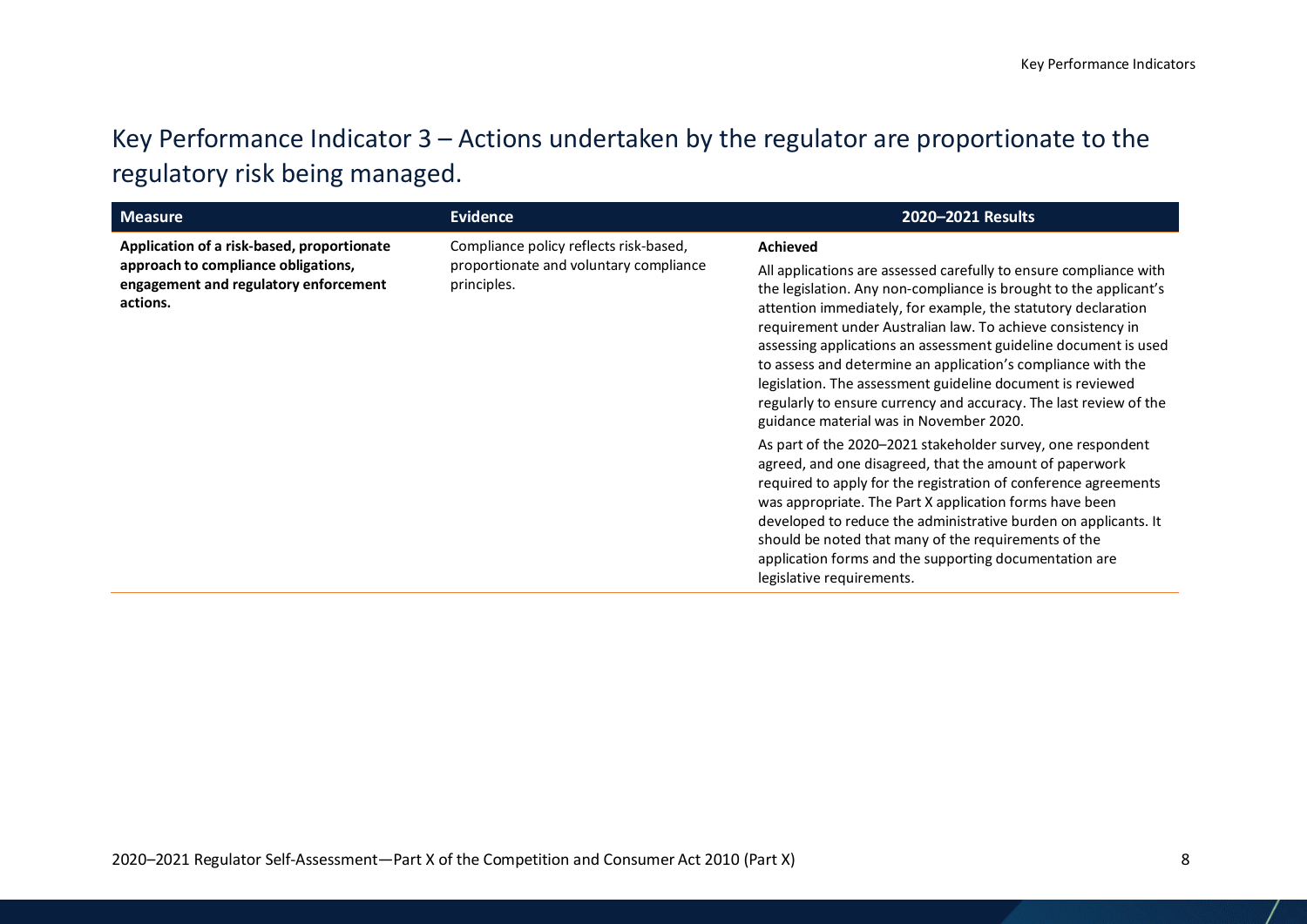# Key Performance Indicator 4 – Compliance and monitoring approaches are streamlined and coordinated.

<span id="page-8-0"></span>

| <b>Measure</b>                                                                                                                                                                                                                                                                                                                               | <b>Evidence</b>                                                                                                                                                                                                   | 2020-2021 Results                                                                                                                                                                                                                                                                                                                                                                                |
|----------------------------------------------------------------------------------------------------------------------------------------------------------------------------------------------------------------------------------------------------------------------------------------------------------------------------------------------|-------------------------------------------------------------------------------------------------------------------------------------------------------------------------------------------------------------------|--------------------------------------------------------------------------------------------------------------------------------------------------------------------------------------------------------------------------------------------------------------------------------------------------------------------------------------------------------------------------------------------------|
| Information requests are tailored and only<br>made when necessary to secure regulatory<br>objectives, and only then in a way that<br>minimises impacts on stakeholder.<br>Monitoring and inspection approaches based on<br>risk and, where possible, take into account the<br>circumstance and operational needs of the<br>regulated entity. | Stakeholders are consulted regularly on ways<br>that the burden of information requests could<br>be reduced.<br>Compliance strategy reflects risk-based,<br>proportionate and voluntary compliance<br>principles. | Achieved<br>Requests for information from the Department are only made as<br>required and in a manner that imposes the minimum burden on<br>the applicant.<br>Stakeholders are consulted on ways to reduce the burden of<br>regulation by being requested to respond to initiatives such as<br>this survey. Their responses help the Department to improve the<br>administration of the program. |
|                                                                                                                                                                                                                                                                                                                                              |                                                                                                                                                                                                                   | The assessment of an application under Part X is undertaken<br>using the assessment guideline document outlined in Key<br>Performance Indicator 3.                                                                                                                                                                                                                                               |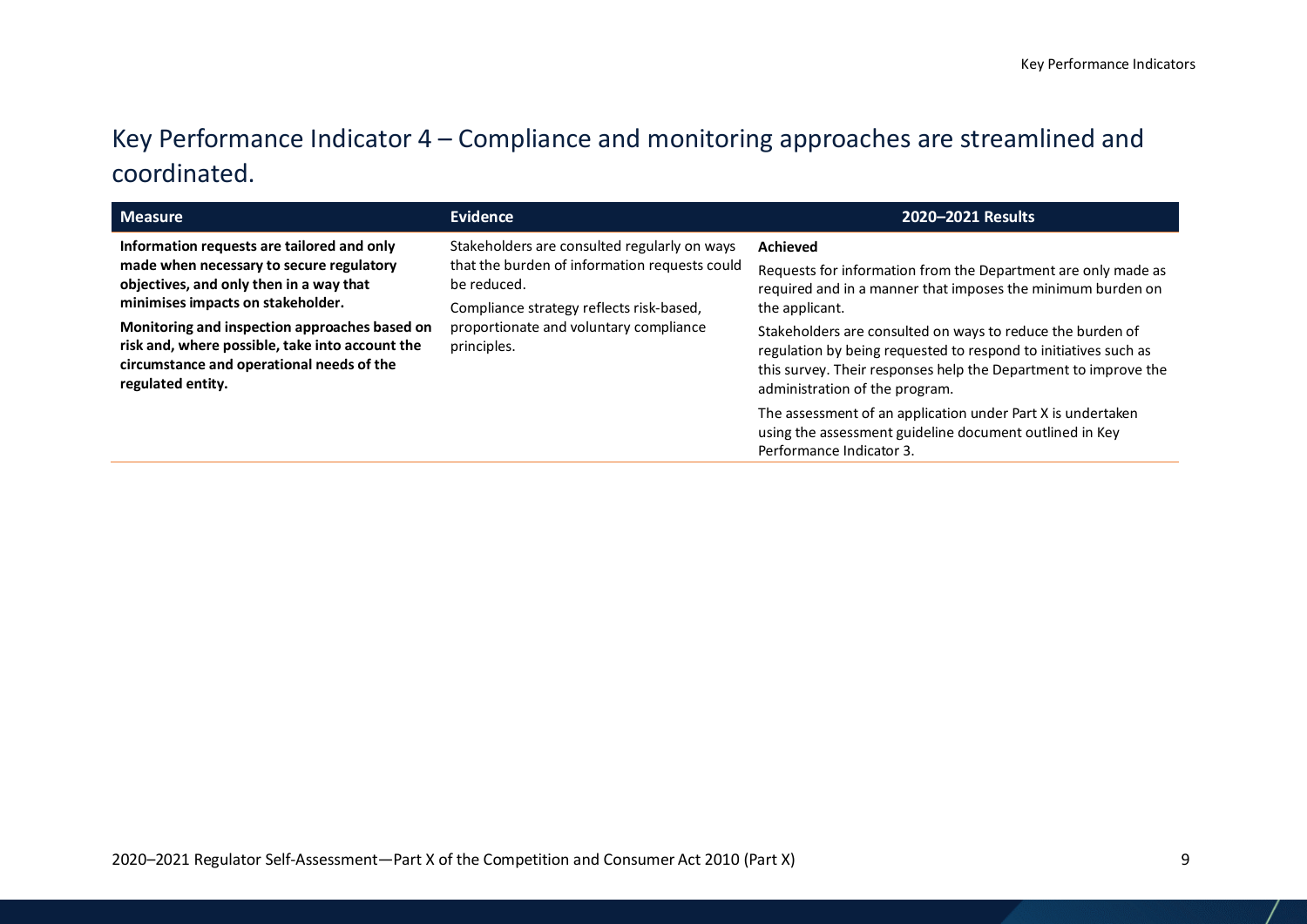# Key Performance Indicator 5 – Regulator is open and transparent in its dealings with regulated entities.

<span id="page-9-0"></span>

| <b>Measure</b>                                                                                                                                                                                           | <b>Evidence</b>                                                                                                                                                                                                     | 2020-2021 Results                                                                                                                                                                                                                                                                                                                                                                                                                                                                                                                                                                                                                                              |
|----------------------------------------------------------------------------------------------------------------------------------------------------------------------------------------------------------|---------------------------------------------------------------------------------------------------------------------------------------------------------------------------------------------------------------------|----------------------------------------------------------------------------------------------------------------------------------------------------------------------------------------------------------------------------------------------------------------------------------------------------------------------------------------------------------------------------------------------------------------------------------------------------------------------------------------------------------------------------------------------------------------------------------------------------------------------------------------------------------------|
| The Office of the Registrar of Liner Shipping is<br>open and responsive to requests from<br>applicants/peak bodies regarding the operation<br>of the regulatory framework and approaches<br>implemented. | Information on the operation of Part X is<br>available on the website (application<br>flowcharts, forms and text descriptions).<br>Email and phone advice provided is<br>consistent with the published information. | The existing webpages provide guidance material and flow charts<br>to assist stakeholders prepare and submit their applications.<br>Advice to an individual applicant is consistent with publicly<br>available information on the Department's website.<br>Emails and phone calls from stakeholders requesting further<br>information have been responded to in a timely fashion and<br>queries resolved to the satisfaction of stakeholders. All<br>respondents surveyed agreed with the statement that 'when I<br>contact the Department with a question, they answer it quickly<br>and provide the information I need'.                                     |
|                                                                                                                                                                                                          | Informal feedback received from applicants<br>via phone, email and face to face meetings<br>is recorded and incorporated into review<br>processes.                                                                  | The Department has implemented internal controls and provided<br>access to the generic email address box to all authorised staff to<br>monitor email traffic daily. Allowing access to the mail box means<br>that staff can cover for others who are on leave and ensures that<br>stakeholder queries are responded to in a timely manner and that<br>applications are processed within legislated timeframes. Any<br>comments or complaints are reviewed and necessary changes<br>identified.                                                                                                                                                                 |
|                                                                                                                                                                                                          | Complaints received in relation to<br>registering a conference agreement are<br>actioned as soon as possible or within 10<br>working days.                                                                          | The Department received no complaints during the reporting<br>period. Avenues for feedback are advertised on the Department's<br>website and any feedback is to be made to the Department's<br>governance section<br>https://infrastructure.gov.au/utilities/contact.aspx<br>In the 2020-2021 stakeholder survey, one respondent agreed that<br>they felt they could give the Department feedback about the<br>application process and the other neither agreed nor disagreed.<br>The Department values feedback from respondents and will make<br>every effort to encourage more feedback in any review process<br>and by making improvements to the website. |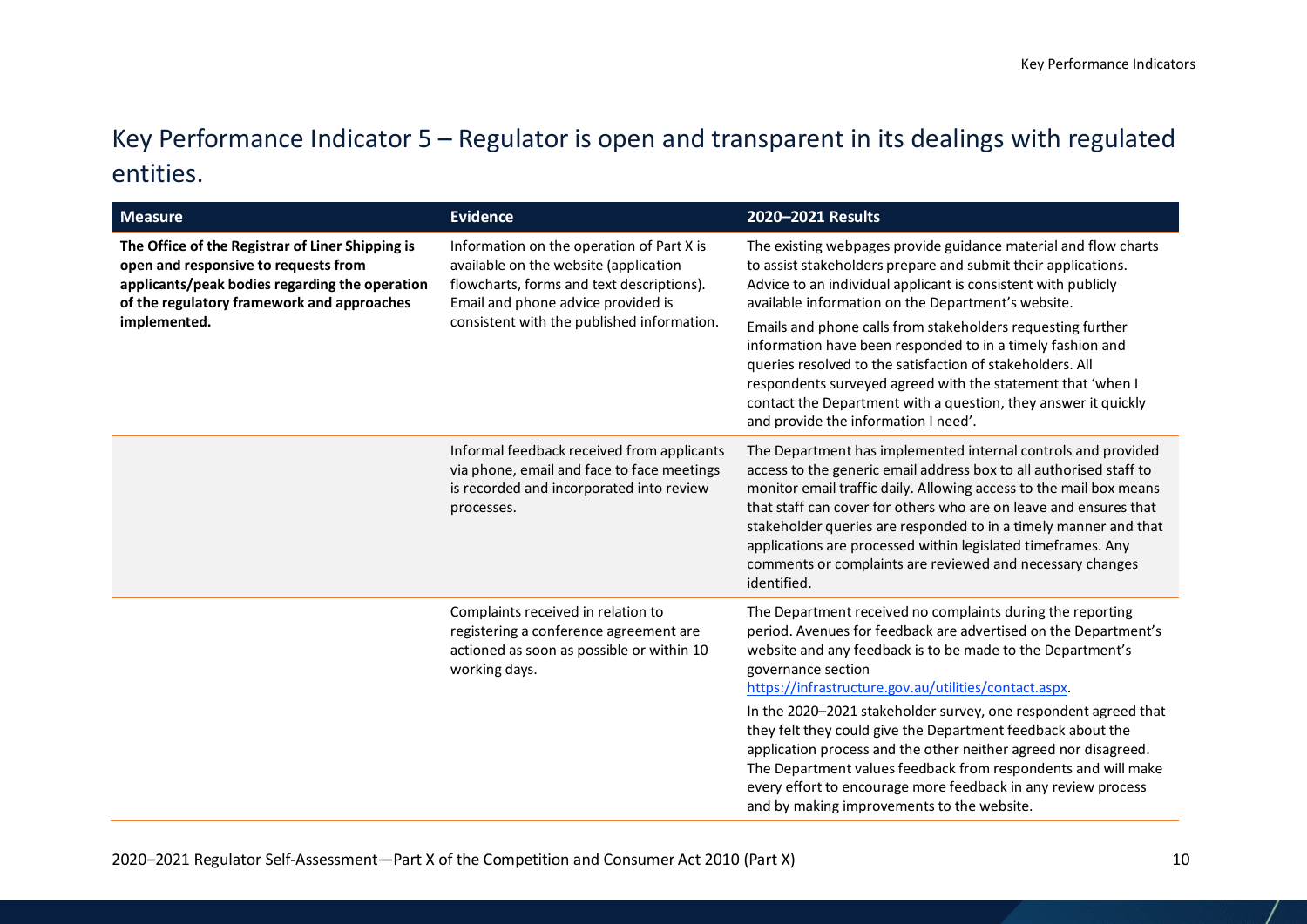| <b>Measure</b>                                                                                                             | Evidence                                                                                                                                                                                                                    | 2020-2021 Results                                                                                                                                                                                                                                                                                                           |
|----------------------------------------------------------------------------------------------------------------------------|-----------------------------------------------------------------------------------------------------------------------------------------------------------------------------------------------------------------------------|-----------------------------------------------------------------------------------------------------------------------------------------------------------------------------------------------------------------------------------------------------------------------------------------------------------------------------|
|                                                                                                                            | During/after the registration process<br>information is made available on reporting<br>requirements and other obligations for the<br>applicant registering a conference<br>agreement.                                       | The Department's website includes steps for the applicant to<br>register and fulfil reporting requirements. Telephone support is<br>also available to applicants. The Registrar of Liner Shipping's phone<br>details are provided in all email correspondence as well as the Part<br>X section on the Department's website. |
| Regulator's performance measurement results<br>are published in a timely manner to ensure<br>accountability to the public. | Results of stakeholder surveys and self-<br>assessment under the Regulator<br>Performance Framework will be analysed by<br>the Department and consolidated<br>information will be published on the<br>Department's website. | The Department will review respondent's comments on the<br>Regulator Performance Framework Self-Assessment and, where<br>appropriate, implement changes to current operations and/or<br>published information to address any issues arising, to improve<br>regulation.                                                      |